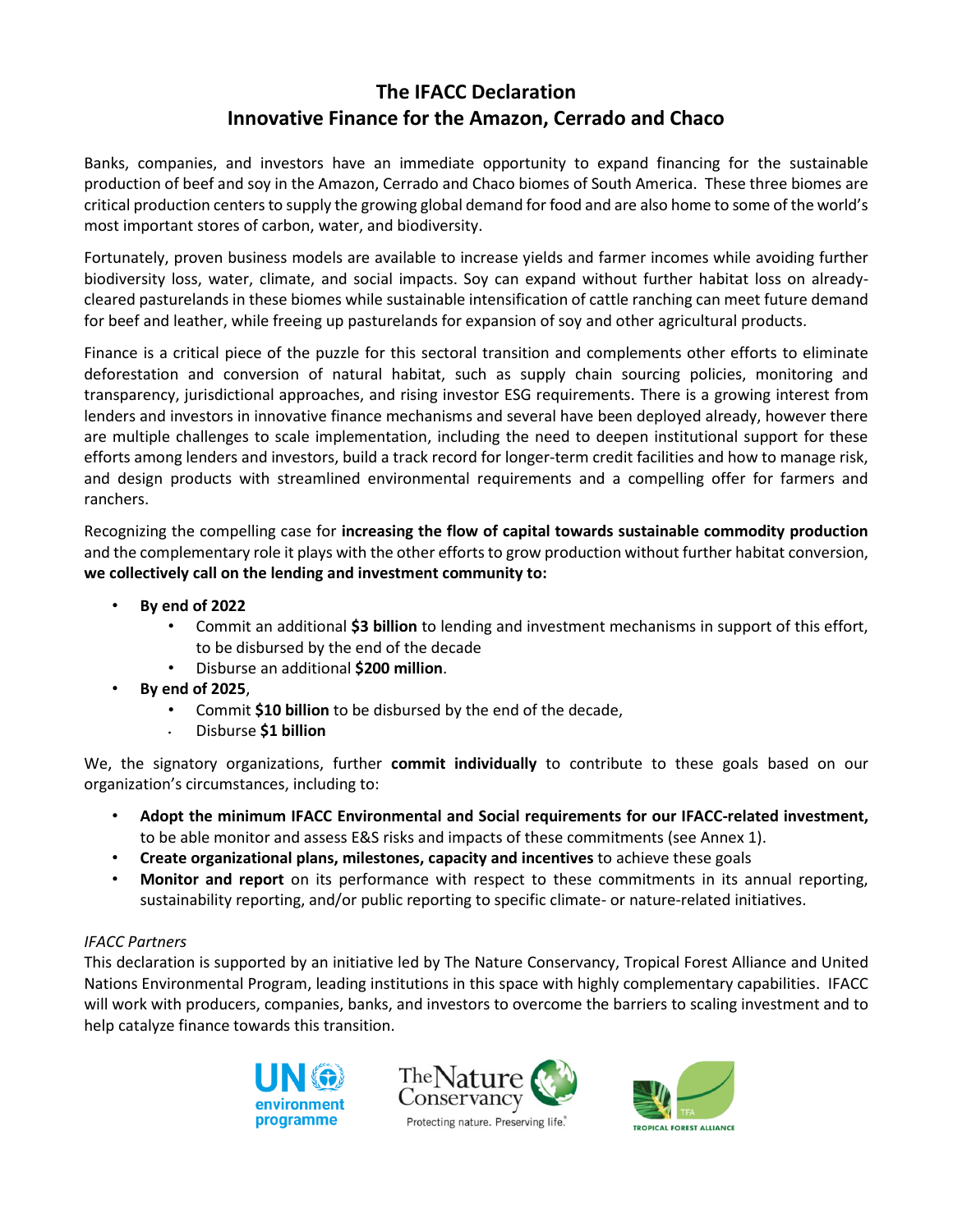# **IFACC Organizational Commitment**

As a signatory of the IFACC Declaration, [company, bank, investor] commits to expand lending and investment in the cattle and/or soy sectors of the Amazon, Cerrado and/or Chaco to support farmers in growing production without further habitat conversion, leveraging the unique capabilities and opportunities of our institution. We hereby:

- Commit an additional **[\$x] million** (to be disbursed by the end of the decade)
- **By 2022**, to disburse an additional [**\$y] million**, including:
	- Disbursing and scaling up any existing mechanisms
		- **disburse \$xx million and raise an additional \$yy million**
	- Creating a new sustainable cattle and/or soy lending program
- **By 2025** disburse an additional **[\$z] million**

To implement this, we will:

- **Adopt the minimum IFACC Environmental and Social requirements for our IFACC-related investment,**  to be able monitor and assess E&S risks and impacts of these commitments (see Annex 1).
- **Create organizational plans and milestones,** within three months of signing IFACC to achieve these goals.
- **Invest in capacity and incentives** to achieve these goals
- **Monitor and report** on its E&S performance with respect to these commitments in its annual reporting, sustainability reporting, and/or public reporting to specific climate- or nature-related initiatives.
- [list any specific plans, milestones, organizational processes/incentives, capacity building]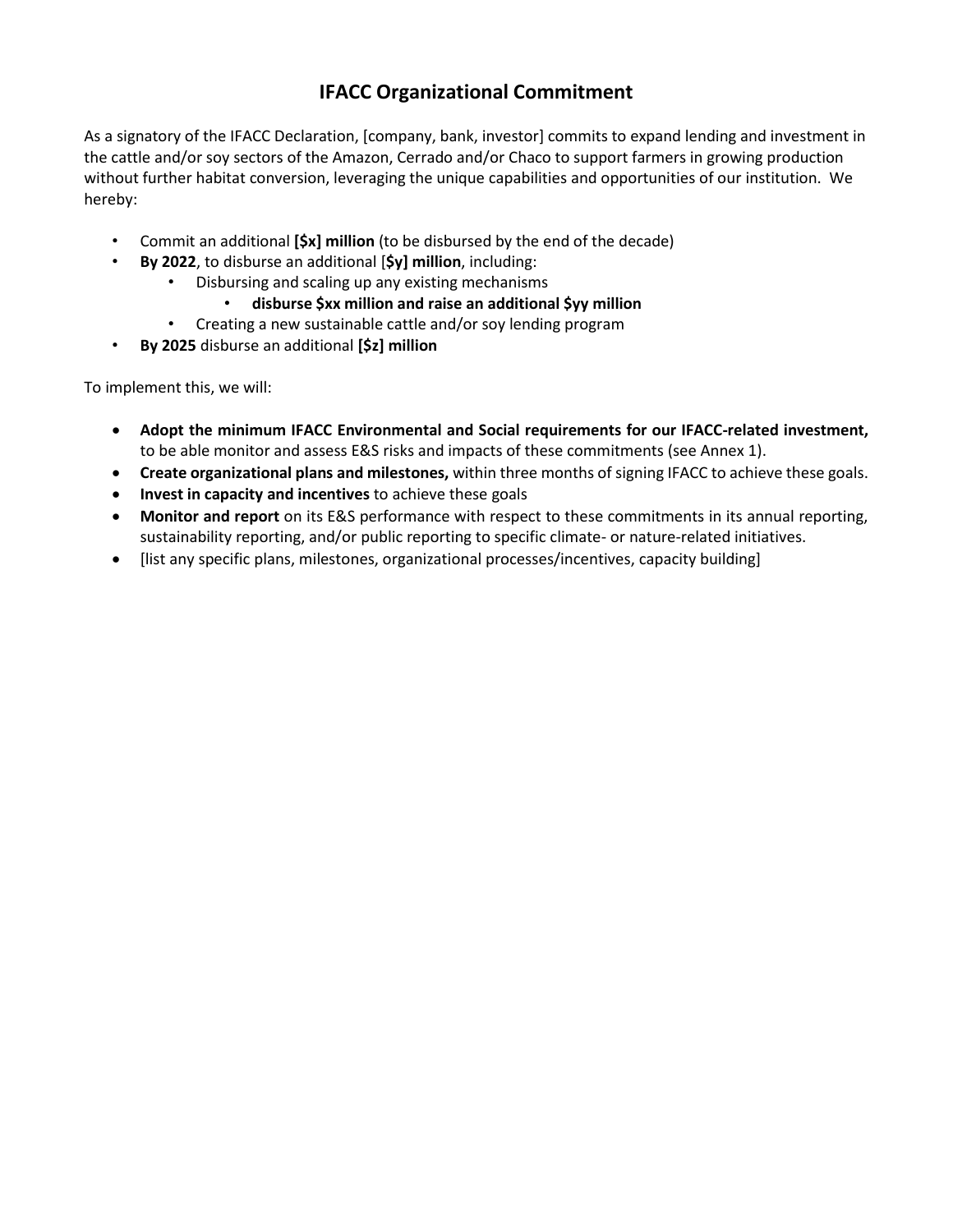# **IFACC Environmental and Social Approach**

Financial mechanisms aligned with IFACC may include farm lending products, farmland investment funds, corporate debt instruments, capital market offerings, and other innovative financial products that are impactful towards IFACC goals.

To be considered IFACC-aligned, financial mechanisms for farmers or land investment should:

- provide transitional finance or incentives to expand the recovery of pastureland for agricultural production, sustainable yield improvements<sup>1</sup>, protection of natural vegetation and/or restoration of natural vegetation; or
- other production or business models that expand production without deforestation or conversion of natural vegetation; and
- satisfy the Minimum Environmental and Social Expectations described below.

Examples of IFACC-aligned financial mechanisms include

- a. long-term loans for pasture recovery, yield improvements, or sustainable intensification;
- b. low-cost crop finance loans as an incentive not to convert native vegetation in excess of legal requirements;
- c. equity funds that buy and manage land for pasture recovery and yield improvements without conversion of natural vegetation;
- d. securitized agriculture receivables with incentives for farmers not to clear native vegetation in excess of legal requirements;
- e. producer services businesses that bundle technical assistance and finance to support farmer transitions, for example for sustainable intensification of cattle ranching.

Financial mechanisms at the corporate level, such as sustainability-linked loans and green bonds, will be evaluated with respect to their impact towards IFACC goals based on criteria including the following:

- proceeds are used to support farmer transitions or company/bank transitions that contribute to farmer transitions (versus general capital needs of the bank or company);
- the change required of the company/bank or the change expected from farmers is in line with IFACC's Minimum Environmental and Social Expectations;
- transparent KPIs with clear indication on how they will be monitored and reported;
- a credible partner is involved in designing the environmental and social approach and KPIs.

A review of these criteria collectively will inform IFACC's judgement on the question as to whether a mechanism qualifies as aligned with IFACC goals.

### **Minimum Environmental and Social Expectations**

Signatories of the IFACC Declaration will collectively advance the application of environmental and social requirements for soy and cattle lending and/or investment in the Amazon, Cerrado and Chaco biomes. This will be supported by the following minimum E&S expectations, and E&S frameworks which may exist in each country and are consistent with these minimum E&S expectations.

<sup>&</sup>lt;sup>1</sup> For cattle ranching, according to TNC's Environmental Framework on For lending and investing in sustainable intensification of cattle ranching in the Amazon and Cerrado, sustainable intensification is defined as a process that has been demonstrated to produce a significant yield increase; employs a primarily grass-fed, pasture-based system with any animal confinement limited to the last 15% of the animals' lifespan; is located on existing pastureland or other already cleared areas; and follows one or more recognized practices for sustainable pasture intensification.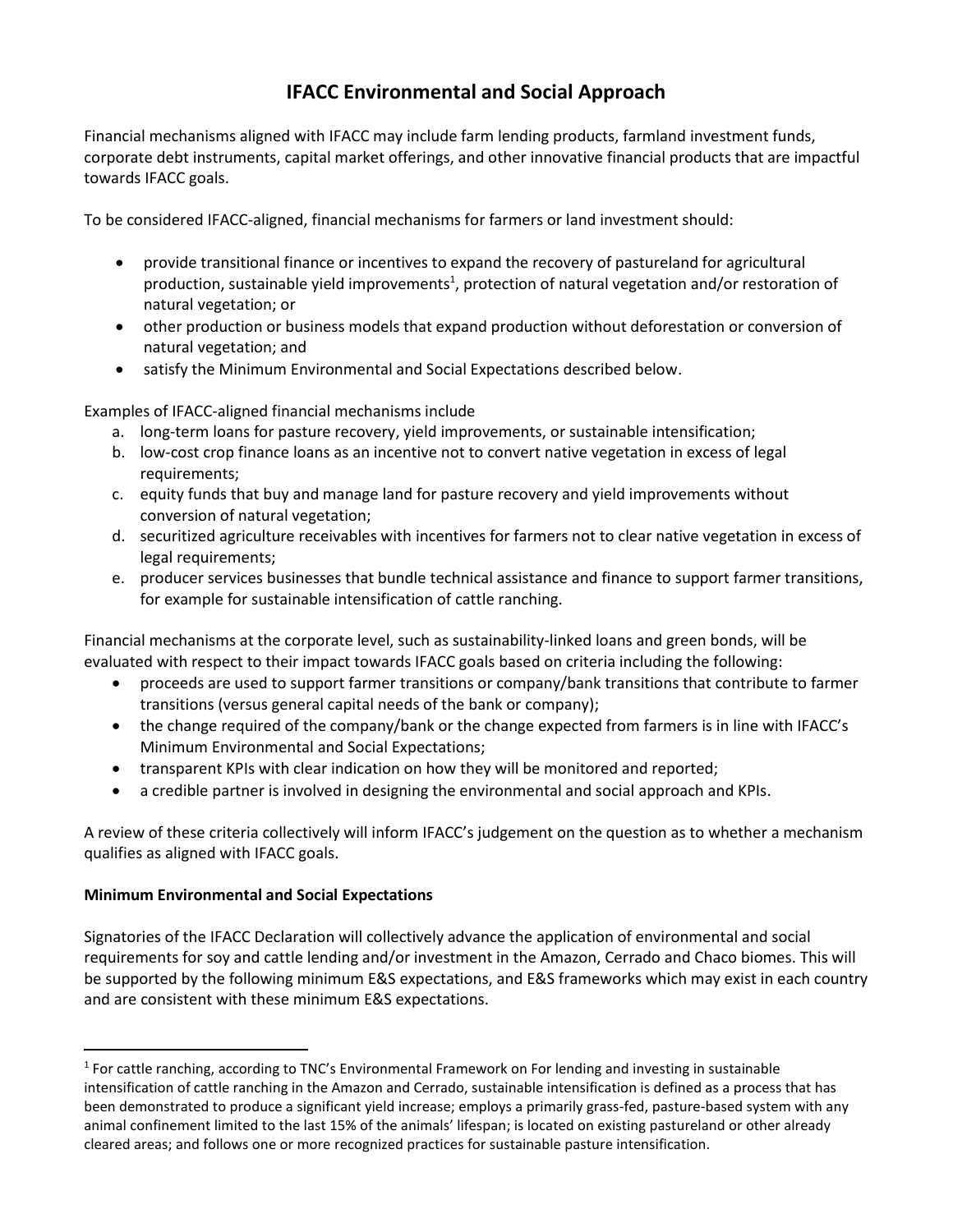## **Geographic scope**

Only lending and investments in soy and other rotational crops<sup>2</sup> and cattle in the Amazon (Brazil), Cerrado (Brazil), and Chaco (Paraguay and Argentina) biomes shall be considered.

*IFACC signatories are further encouraged to identify preferential areas within these biomes, based on the potential environmental impact related to sustainable intensification and pasture recovery, and/or the existence of landscape-level efforts to reduce deforestation.*

# **Deforestation and conversion free**

All IFACC-linked lending and/or investment shall be free of deforestation and conversion of native vegetation<sup>3</sup>. A deforestation/conversion cut-off date of no later than 01/01/2020 shall be adopted.

*IFACC signatories are further encouraged to set more ambitious deforestation and conversion-free commitments that extend beyond their IFACC-linked lending and investment.* 

# **Legal compliance**

In all its operations, the clients (borrowers/investees) and the investors (lender/credit service provider) must comply with all relevant national and sub-national environmental and social laws and regulations.

In the context of IFACC, laws and regulations pertaining to the following topics are particularly relevant:

- **Forest Protection:** clients (borrowers/investees) shall comply with forest and/or ecosystem protection laws and regulations applicable to the Amazon, Cerrado and Chaco biomes. This includes, but is not limited to, the "Forest Code" (Law 12651/2012), in Brazil; the "Forest Law" (Law 26331/07), in Argentina; and the "Forest Law" (Law 422/73), in Paraguay.
- **Land Tenure:** clients (borrowers/investees) shall have unquestionable right to use the land, be it as land title, land lease agreement, proof of possession or other legally recognised form of land tenure.
- **Protected Areas:** clients (borrowers/investees) shall avoid any overlap with and adverse impacts upon legally protected areas and internationally recognized areas<sup>4</sup>, unless legally permitted<sup>5</sup>.
- **Indigenous Peoples and Local Communities:** Clients (borrowers/investees) shall ensure no violation of land, cultural, and natural resource rights of indigenous peoples and local communities (IPLCs)<sup>6</sup>.
- **Labor and Working Conditions:** clients (borrowers/investees) shall respect relevant labor laws from Brazil, Paraguay and/or Argentina, including ratified ILO Fundamental Conventions<sup>7</sup>.

<sup>&</sup>lt;sup>2</sup> While the primary focus is on soy and cattle production, often soy is grown in rotations with other crops such as corn and cotton, and these crops can also be integrated with livestock production.

<sup>&</sup>lt;sup>3</sup> The concepts "deforestation-free" and "conversion-free" should be understood as defined by the **Accountability** [Framework initiative](https://accountability-framework.org/the-framework/contents/definitions/) – AFi. For the cattle sector, please note that this includes indirect sourcing as well.

<sup>&</sup>lt;sup>4</sup> As defined by IFC Performance Standard 6, this includes: UNESCO Natural World Heritage Sites, UNESCO Man and the Biosphere Reserves, Key Biodiversity Areas, Other Effective areas based Conservation Measures (OECMs), and wetlands designated under the Convention on Wetlands of International Importance (the Ramsar Convention).

<sup>&</sup>lt;sup>5</sup> In this case, IFACC signatories are further encouraged to require clients to meet the criteria defined in IFC Performance [Standard 6](https://www.ifc.org/wps/wcm/connect/topics_ext_content/ifc_external_corporate_site/sustainability-at-ifc/policies-standards/performance-standards/ps6) for projects located within a legally protected area or an internationally recognized area, as applicable.

<sup>&</sup>lt;sup>6</sup> IFACC signatories shall follow either the accountability framework Operational Guidance on Respecting the Rights of Indigenous Peoples and Local Communities [\(https://accountability-framework.org/wp-](https://accountability-framework.org/wp-content/uploads/2020/09/OG_Respecting_Rights_IPLC-2020-5.pdf)

[content/uploads/2020/09/OG\\_Respecting\\_Rights\\_IPLC-2020-5.pdf\)](https://accountability-framework.org/wp-content/uploads/2020/09/OG_Respecting_Rights_IPLC-2020-5.pdf) or the IFC PS 7: Indigenous Peoples (https://www.ifc.org/wps/wcm/connect/topics\_ext\_content/ifc\_external\_corporate\_site/sustainability-at-ifc/policiesstandards/performance-standards/ps7)

<sup>7</sup> Available at: [https://www.ilo.org/global/standards/introduction-to-international-labour-standards/conventions-and](https://www.ilo.org/global/standards/introduction-to-international-labour-standards/conventions-and-recommendations/lang--en/index.htm)[recommendations/lang--en/index.htm](https://www.ilo.org/global/standards/introduction-to-international-labour-standards/conventions-and-recommendations/lang--en/index.htm)